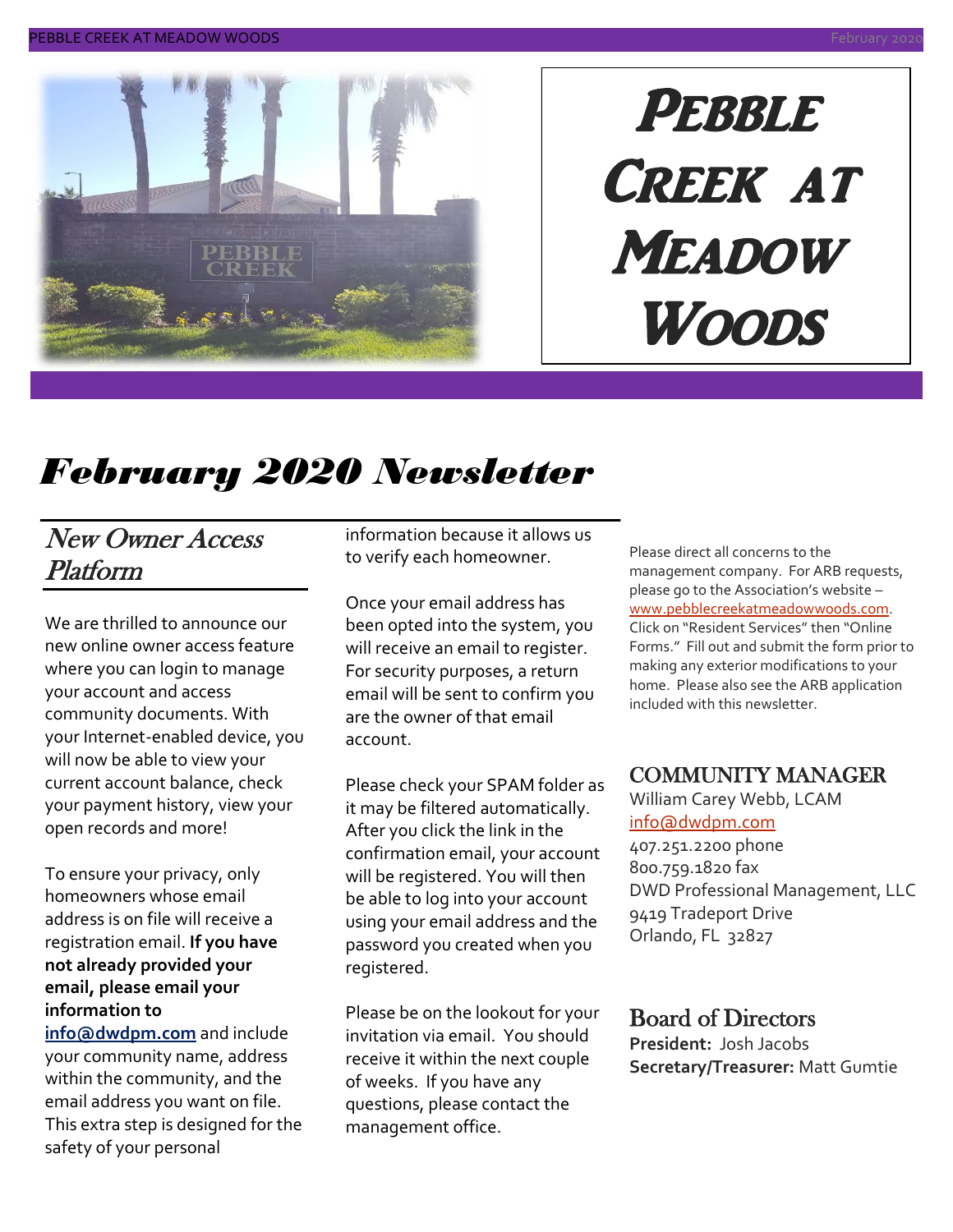### 2020 Budget Requests

If you are interested in obtaining the 2020 Budget for your community, please feel free to review the document on the community website using the following link:

https://pebblecreekatmeadowwoods.weebly.com/budget.html</u>. You may also contact the management office to obtain a copy via email or regular mail.

### Please Pick-Up After Your Pets

We understand that many of the residents in our community are pet owners. Owning a pet is a wonderful experience for the "parent" and it brings many joys to you as well. However, having a 4-legged addition to your family also brings many responsibilities.

If your new bundle of joy happens to be a dog, then one of the responsibilities is picking up after your pet. When you live in a community you cannot just let your dog out and then close the door. **Your pet must be on a leash at all times, and any pet waste MUST be picked up and disposed in a waste receptacle.** This is not only a community rule; it is an Orange County ordinance as well.

Dog waste is a hazardous substance and causes damage to grass and may spread illnesses to others. Thank you for your understanding and cooperation in this matter.

### Architectural Guidelines – Approved Colors for Homes and Roofs

Please be aware that the Board has established the following architectural guidelines for your community:

#### **Approved Paint Color Schemes and Shingle Colors:**

The Pebble Creek at Meadow Woods community has several approved color schemes for painting your homes and several approved shingle colors for replacing your roofs available for your review on the community website. Please use the following link to view these options: [https://pebblecreekatmeadowwoods.weebly.com/architectural-change-form.html.](https://pebblecreekatmeadowwoods.weebly.com/architectural-change-form.html)

If you have any questions or concerns regarding the process for making exterior modifications to your home, please feel free to contact the management office for further instructions and assistance. You may also review the article below on pages 4-5.

### Association Payments Via the Payment Portal with Center State and Payment **Reminders**

If you have set-up automatic payments through the on-line payment system with Center State Bank, please be aware that DWD Professional Management does not have access to that system and any updates needed must be made directly by you. If you have made any errors in terms of the amount of your payment or the frequency of your payment, please login into the portal to make any necessary revisions. Go to schedule payments, cancel the current request, and start a new request with the correct payment amount and/or frequency.

Please keep in mind that the system is automatically selected for monthly payments, so please indicate the correct frequency for your association payments and change as needed. The assessment payments for Pebble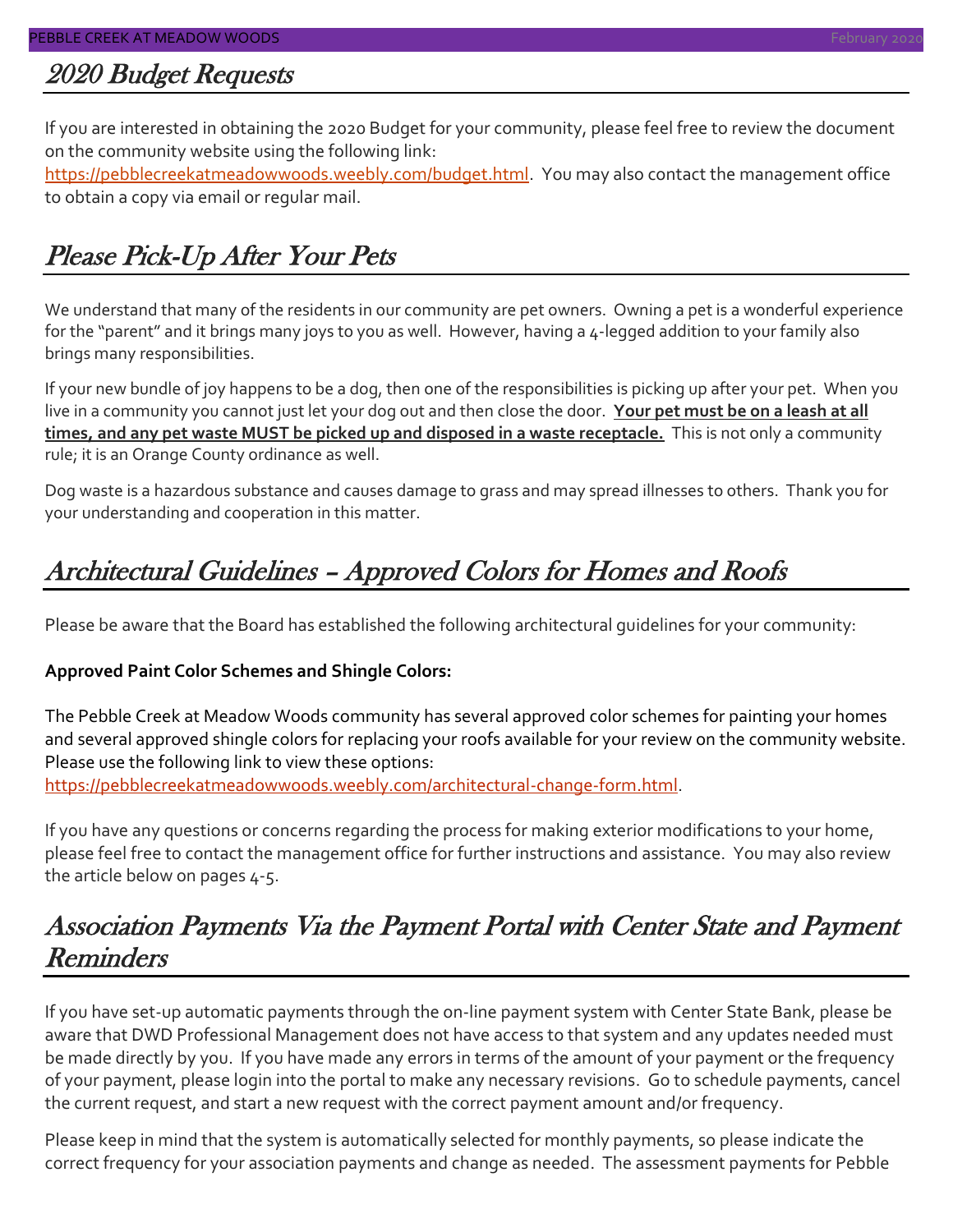Creek are quarterly and are due on January 1, April 1, July 1, and October 1. Please also be aware that all on-line payments take 2 to 3 business days for processing before they are applied to your account.

In addition, the on-line payment system is a payment portal only. This system is not connected to the account system with the management company. The payment portal does not have any information regarding your current account balance. If you need your account balance or a full detailed payment history report, you must contact the management company directly.

Finally, please be aware that DWD Professional Management does not send payment reminders by text or email. If you are receiving payment reminders through text or email, this is because you have signed up for it through the online payment portal. If you have signed up for the reminders in error, please login into the portal. Go to notifications and cancel/edit the request and make any changes needed or set-up a new request.

If you have any questions or concerns about the on-line payment portal, please contact the management office for assistance.

### Reporting Street Light Outages

If you notice a street light out on your street, please call Duke Energy at 407-629-1010 to report the street name or section where the light is located. You may also visit the following website to report the outage: [https://www.duke](https://www.duke-energy.com/customer-service/request-light-repair)[energy.com/customer-service/request-light-repair.](https://www.duke-energy.com/customer-service/request-light-repair) Please contact the management office if you need assistance or if you have any questions.

### Pool Rules

Please be advised that the pool closes at sundown every day. No unauthorized people may enter the pool after this time. Many people ask why the Association has chosen to close the pool at sundown. The answer is simple. **We did NOT choose this time**. The State of Florida decided this for us! *Since there is not enough light per State guidelines, we must close the pool when the sun goes down*.

Next, there is a list of pool rules located in the pool area. Please take a minute and review these rules. One of the most important rules is the age limit for use. If you are under the age limit, *you may NOT use the pool without a parent or guardian being present.* Accidental drowning in a swimming pool is a leading cause of death in Florida for children. Please be advised there are no lifeguards at the pool, and the maintenance personnel are *not* trained in CPR or pool safety. Failure to comply with the Pool Rules may also result in you being asked to leave the area.

Thank you for your cooperation with this matter. If you have any additional concerns or questions regarding this issue, please contact the management office.

### Parking Regulations

If your vehicle is parked on the street at night in the community, your car may be towed. Per the rules and regulations of our community, all vehicles must be parked in your garage or driveway at night. If a vehicle is parked on the street between the hours of 12 AM – 6 AM, it may be towed **without warning at the owner's expense**.

**If you are planning a special event or party**, and you will have guests parked in the street from 12 AM – 6 AM, please contact the management office to make arrangements **at least 24 hours in advance** so we may inform the towing company and so we have time for you to pick up parking permits from the management office. Please be aware that the maximum number of vehicles permitted is 10.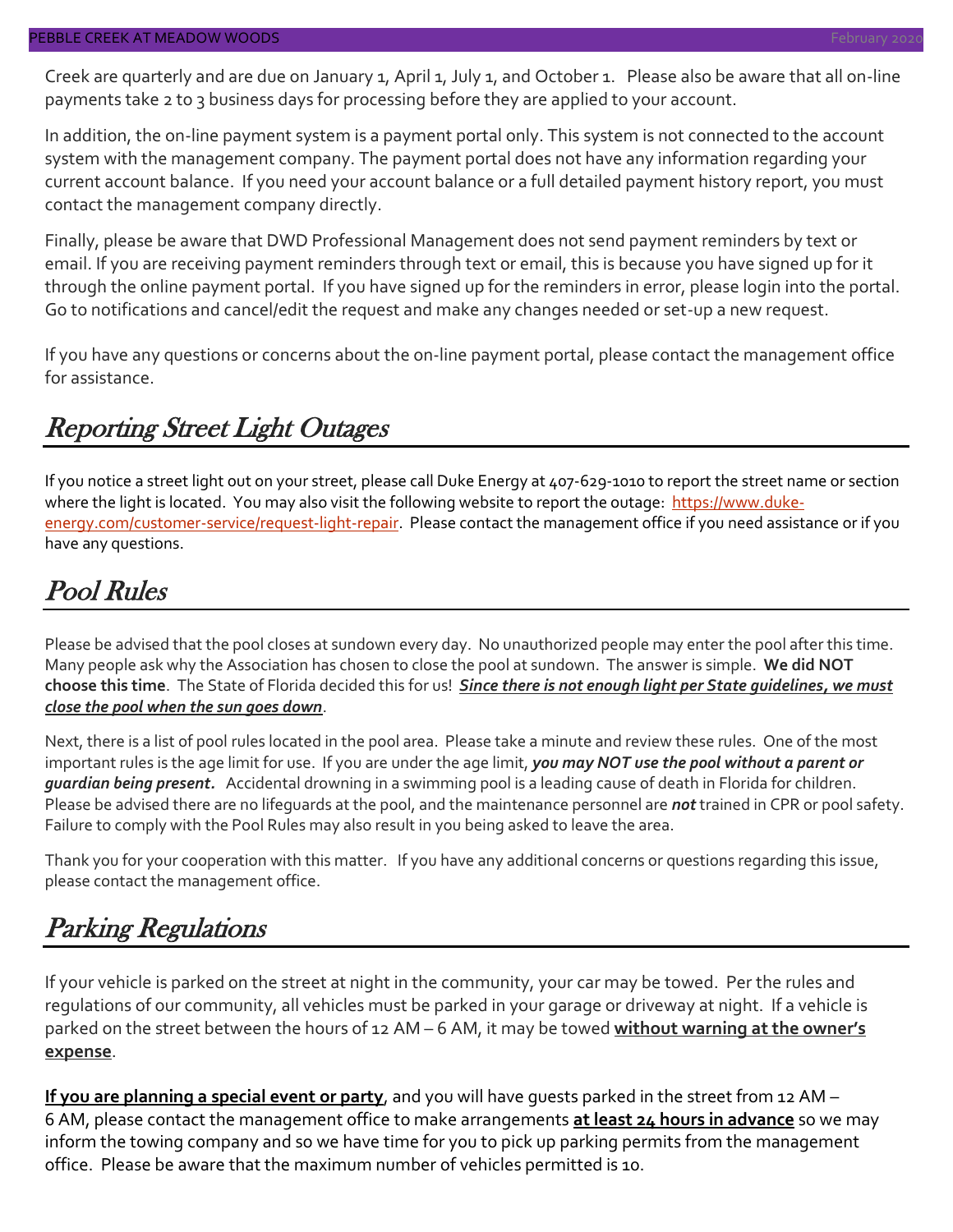If your vehicle or a vehicle of a guest is towed due to a violation of the parking rules and regulations, you should **contact the towing company to resolve the situation**. *Do not call DWD Professional Management regarding a towing issue*. The Board has not authorized the management company to make ANY exceptions to the parking rules and regulations. If you do not follow these parking rules, you will be towed **at your own expense** and **will not be reimbursed for any reason**.

Please be advised that the towing company, **Universal Towing and Recovery**, has moved from their previous location. The towing company's contact information is as follows: **Universal Towing and Recovery, 407-816- 0102, 206 6th Street, Lot 300 Orlando, Florida 32824.**

### Off-Duty Sheriff's Deputy Patrols and Suspicious Activity

Your community is patrolled several days per month by an off-duty Orange County Sheriff's Deputy. The deputy is on patrol to spot suspicious activity, to help enforce traffic laws, and to help the people in communities we manage in Meadow Woods. If you see the deputy on patrol, and if you have noticed any suspicious activity, please stop the deputy and talk with him regarding your concerns. You should also call the Orange County Sheriff's Department at (407) 836-4357 to report suspicious or criminal activities. **The Sheriff's Department is the only organization charged with the protection of your property, and they are the only organization with the authority to approach and stop these people and their activities**.

Please be aware that the deputy is only able to enforce state law and county ordinances. If you see a community violation (i.e., parking on the grass, people with water balloons in the pool area, etc.), please call DWD Professional Management to address these concerns. Thank you.

### Noise Complaints

Please be aware that Orange County Sheriff's Department does not have any set time for enforcing the noise violation ordinance. According to our local deputy, the Disturbance of the Peace Statute is enforceable any time of day. **If you feel that your neighbors are violating the noise ordinance, please contact the Orange County Sheriff's Department to file a complaint at 407-836-4357**. The Sheriff's Department will then send a deputy to request the responsible party to tone down their gathering. If a second request is made concerning the same disturbance, the Sheriff's Department will take the necessary actions to ensure your neighbors follow the noise ordinance.

Please be aware that the Association is not responsible for enforcing County ordinances. Only the Sheriff's Department may enforce County ordinances and laws. If you have any questions or concerns regarding this issue, please contact the management office.

### Architectural Changes (Exterior Modifications)

It has come to our attention that some homeowners are not familiar with the steps of the Architectural Review process. That is quite understandable. We would like to take this opportunity to help anyone in our community better understand this process.

If you are going to make any changes to the front of your property, including landscaping changes, or if you intend to make any structural changes to your property (i.e., room additions, pools, screen enclosures), then you will need to fill out the Architectural Review Committee (ARC) application.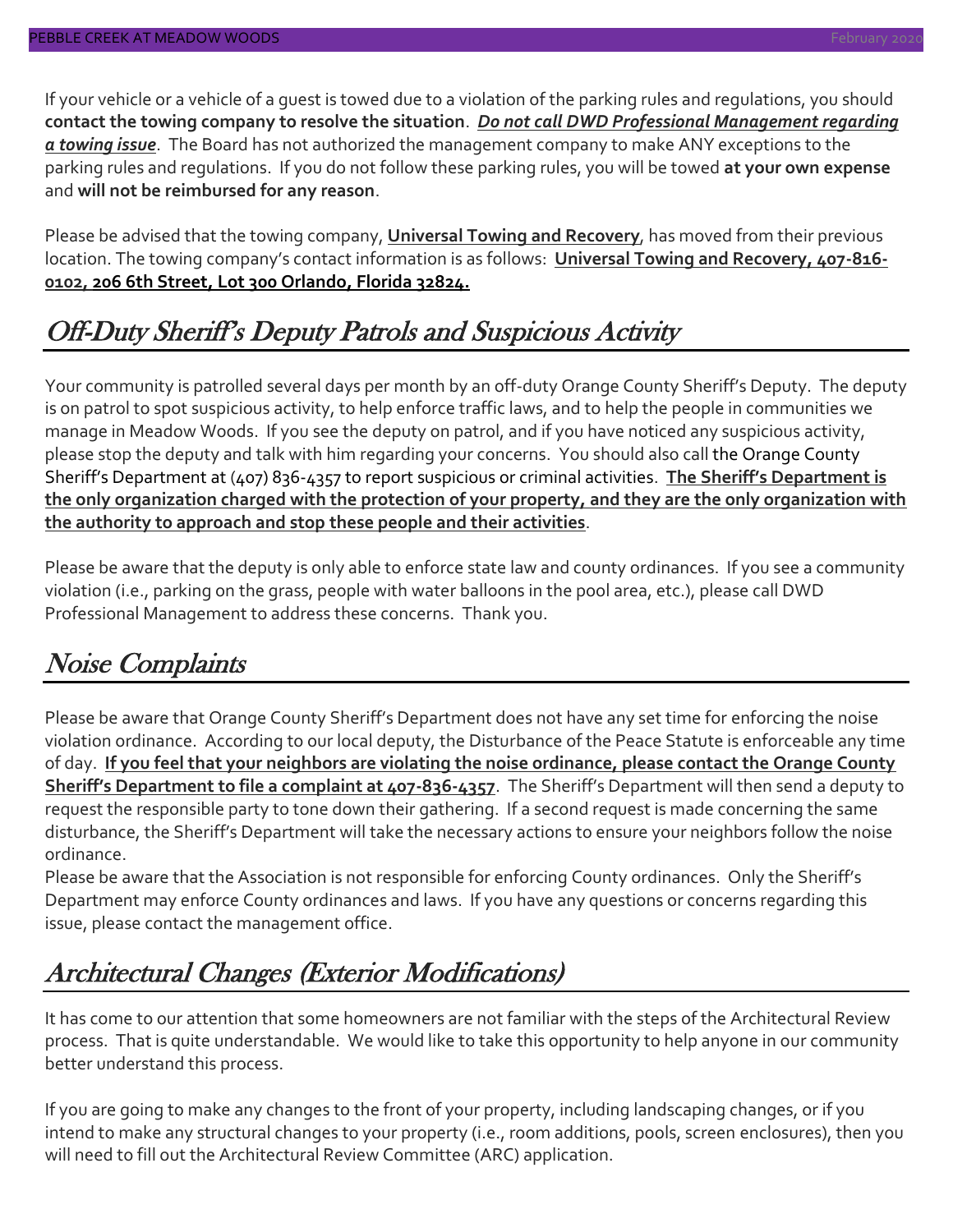These applications will always be available on your community's website and they are included in the monthly newsletter (please see the form below). Please follow the instructions on the form and submit all of the required documents for your requested change. When you are submitting an application to the ARC, remember to include the following:

1. Two (2) copies of the property survey that show the location of the proposed changed, alteration, renovation or addition.

- 2. Two (2) drawings of your plan(s).
- 3. Two (2) copies of color samples, if applicable.

Please note that applications submitted by fax or without two (2) copies of the survey, drawing, or color sample will be considered incomplete. If an application is incomplete, it will not be processed and will be returned to you.

Finally, please be aware that the Association has architectural guidelines indicating the list of approved color schemes for painting your home and the shingle colors for any roof replacements. If you would like to review these guidelines, please visit the Association's website at the following link:

[https://pebblecreekatmeadowwoods.weebly.com/architectural-change-form.html.](https://pebblecreekatmeadowwoods.weebly.com/architectural-change-form.html) You may also find the approved color schemes on the Sherwin Williams website using the following link:

[https://www.sherwin-williams.com/homeowners/color/find-and-explore-colors/hoa/orlando/fl/pebble-creek-at](https://www.sherwin-williams.com/homeowners/color/find-and-explore-colors/hoa/orlando/fl/pebble-creek-at-meadow-woods/)[meadow-woods/](https://www.sherwin-williams.com/homeowners/color/find-and-explore-colors/hoa/orlando/fl/pebble-creek-at-meadow-woods/)

If you have any questions, please call us at 407-251-2200, and we will be happy to assist you. Also note that management does NOT approve or deny any of these requests. We collect the applications and then submit them to the community's Architectural Review Committee (ARC). The ARC is a group of volunteer homeowners who review the applications and approve or deny the applications based on your community's written criteria (the architectural guidelines). Per Florida Statutes, this process may take up to 30 days.

As soon as the Committee makes a decision, we will mail you the letter of approval or denial. Please make sure you do not proceed with any improvements until you have heard from the Committee. I hope this helps everyone understand the Architectural Review process a little better. If this still leaves you with any questions, please feel free to contact our management office.

### Monthly Property Inspections

The community management company is tasked by the Board of Directors each month to complete an inspection of all properties within the community. Below is a list of some of the violations that they will be on the look-out for during these inspections:

- **1)** Lawns that need maintenance or full replacement (weeds, dead spots, irrigation issues, etc.)
- 2) Houses that may need pressure washing or painting. Please be aware if the paint looks faded over 50% of the visible structure, if the concrete blocks are showing through the paint over 10% of the visible structure, or if there are settling cracks throughout the home that require caulking, then we will ask for the homeowner to repaint the house
- 3) Roofs that need pressure washing.
- 4) Fences in need of cleaning and/or repair
- 5) Driveways that may need repairs or pressure washing
- 6) Weeds and grass in flower beds and missing mulch or stones in flower bed area
- 7) Roofs with mold or broken/missing shingles
- 8) Parking in the grass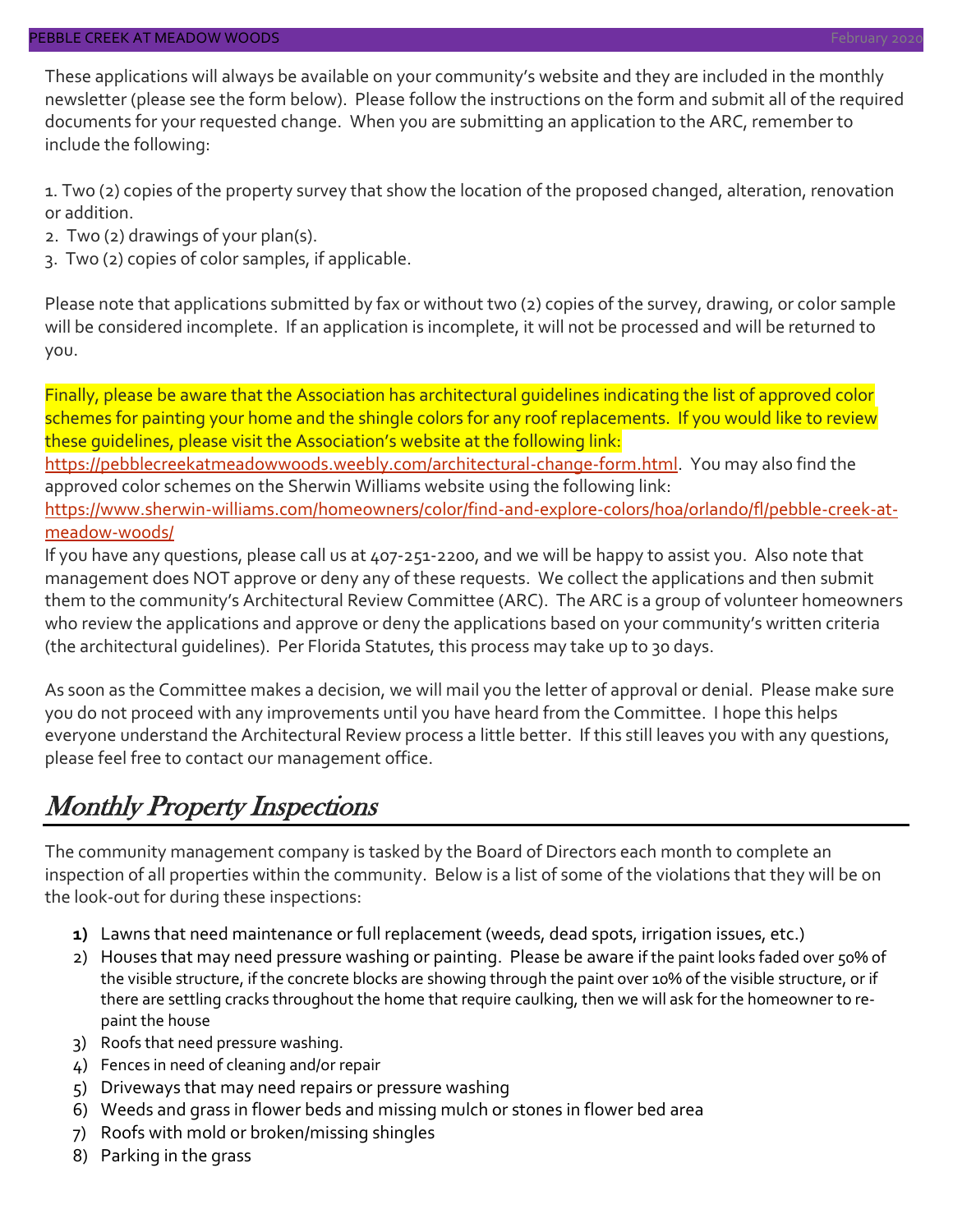#### 9) Commercial vehicles, recreational vehicles, or trailers in driveways

The community management company's staff members will inspect each property from the road in a vehicle, and they will take pictures of any violations. They will not go onto your property to complete their inspection. Please be kind to the inspectors when they are completing their monthly inspections. The staff members will always identify themselves when approached if you have questions. However, please do not approach them in a hostile or negative manner. They are there to complete a job as directed by the Board of Directors and to help the community.

If the inspectors find any problems with the exterior of your home, the management company will send you a letter notifying you of the violation. If you receive a violation letter, please feel free to contact the management company via email or by phone if you have any questions or if you need more time to correct the area of concern. The management company will work with you to make the needed improvements. Communication is very important so we can work together to maintain and improve our property values. Thank you for your cooperation regarding these matters.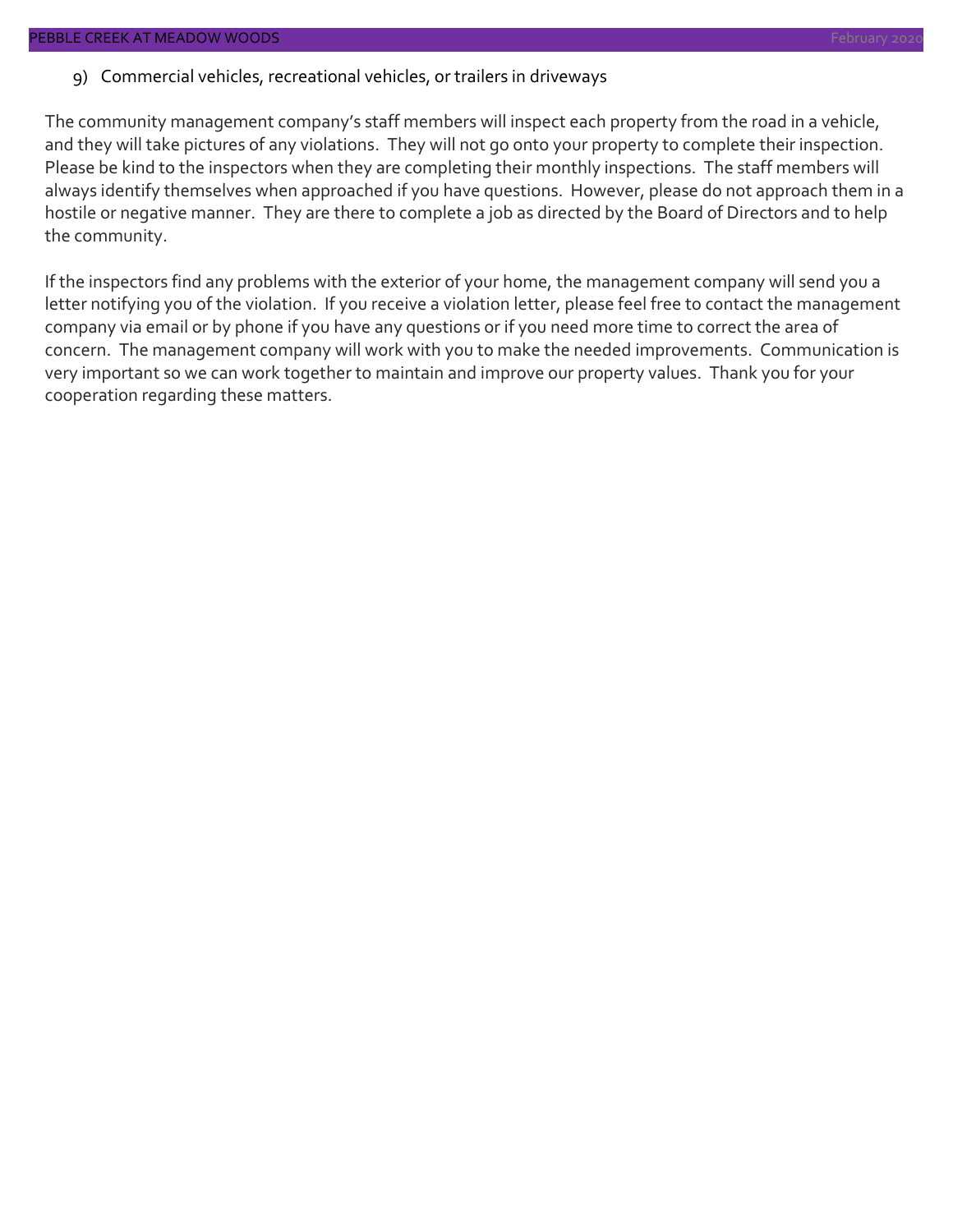#### **Emergency:**

| Fire, Police, Medical Emergency: | $Q11$ |
|----------------------------------|-------|
|                                  |       |

#### **Law Enforcement:**

| Orange County Sheriff's Dept. (Non- | 407-836-4357 |
|-------------------------------------|--------------|
| Emergency):                         |              |
|                                     |              |
|                                     |              |

#### **Utilities:**

| Orange County Utilities: | 407-836-5515 |  |  |
|--------------------------|--------------|--|--|
|                          |              |  |  |

#### **Chamber of Commerce:**

| Orlando Chamber of Commerce: | 407-425-1234 |  |  |
|------------------------------|--------------|--|--|
|                              |              |  |  |

#### **Miscellaneous:**

| Orange County Public Schools:                    | 407-317-3200 |  |
|--------------------------------------------------|--------------|--|
| Orange County Office of Emergency<br>Management: | 407-836-9140 |  |
| Orange County Health Department:                 | 407-858-1400 |  |
| Florida Poison Information Center:               | 800-222-1222 |  |
| Orange County Public Library:                    | 407-836-7390 |  |
| Social Security Administration:                  | 800-772-1213 |  |
| Orange County<br>Voters' Registration Office:    | 407-836-2070 |  |
| <b>Orange County Animal Services:</b>            | 407-836-3111 |  |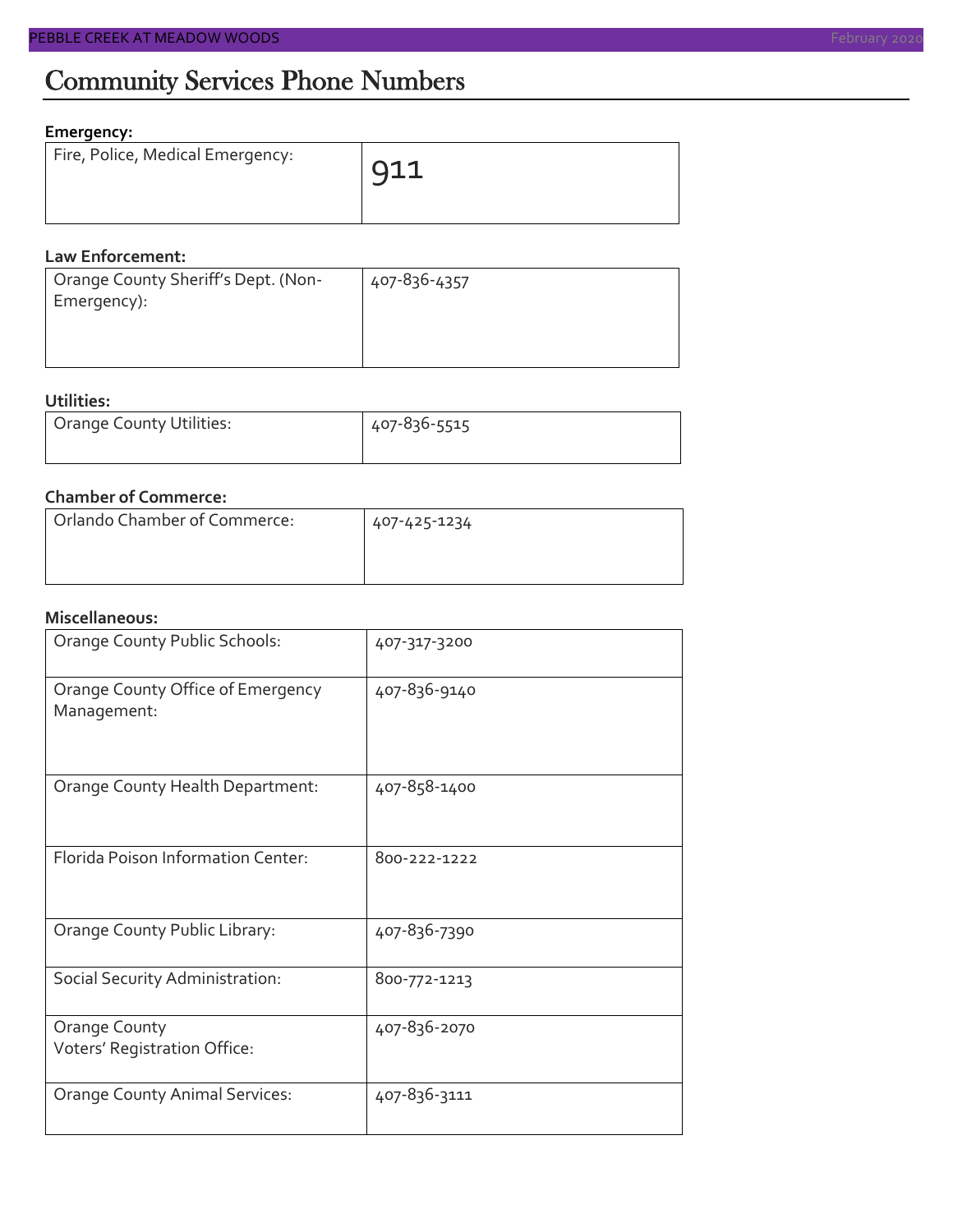#### **PEBBLE CREEK AT MEADOW WOODS HOMEOWNERS' ASSOCIATION, INC.** MAIL OR EMAIL FORM TO: 9419 Tradeport Drive, Orlando, FL 32827

PHONE: 407-251-2200 FAX: 800-759-1820 EMAIL: [info@dwdpm.com](mailto:info@dwdpm.com)

#### **ARCHITECTURAL REVIEW BOARD (ARB) APPLICATION**

|              | Tenant Name: The contract of the contract of the contract of the contract of the contract of the contract of the contract of the contract of the contract of the contract of the contract of the contract of the contract of t |                                                                                                                   |  |                                                                                                                                       |  |
|--------------|--------------------------------------------------------------------------------------------------------------------------------------------------------------------------------------------------------------------------------|-------------------------------------------------------------------------------------------------------------------|--|---------------------------------------------------------------------------------------------------------------------------------------|--|
|              |                                                                                                                                                                                                                                |                                                                                                                   |  |                                                                                                                                       |  |
|              | Mailing Address: ______________                                                                                                                                                                                                |                                                                                                                   |  |                                                                                                                                       |  |
|              |                                                                                                                                                                                                                                |                                                                                                                   |  |                                                                                                                                       |  |
|              |                                                                                                                                                                                                                                |                                                                                                                   |  | In Accordance with the Declaration of Covenants, Conditions and Restrictions and the Association's Rule and Requlations, Installation |  |
|              | must conform to this approval and the Association's quidelines.                                                                                                                                                                |                                                                                                                   |  |                                                                                                                                       |  |
|              |                                                                                                                                                                                                                                | I hereby request consent to make the following changes, alteration, renovations and /or additions to my property. |  |                                                                                                                                       |  |
| ( ) Fence    | () Swimming Pool () Lawn Ornament () Screen Enclosure                                                                                                                                                                          |                                                                                                                   |  | () Landscaping                                                                                                                        |  |
| ( ) Patio    | () Exterior Color                                                                                                                                                                                                              | () Lawn Replacement                                                                                               |  |                                                                                                                                       |  |
| Description: |                                                                                                                                                                                                                                |                                                                                                                   |  |                                                                                                                                       |  |

Attach two (2) copies of the property survey that shows the locations of the proposed change, alteration, renovation or addition.

\_\_\_\_\_\_\_\_\_\_\_\_\_\_\_\_\_\_\_\_\_\_\_\_\_\_\_\_\_\_\_\_\_\_\_\_\_\_\_\_\_\_\_\_\_\_\_\_\_\_\_\_\_\_\_\_\_\_\_\_\_\_\_\_\_\_\_\_\_\_\_\_\_\_\_\_\_\_\_\_\_\_\_\_\_\_\_\_\_\_\_

Attach two (2) drawings of your plan(s). Attach two (2) color samples, if applicable.

#### **NOTE: Applications submitted by fax or without two (2) copies of the survey, drawing, or color sample will be considered incomplete. If an application is incomplete, it will not be processed and will be returned to you.**

I hereby understand and agree to the following conditions.

- 1. No work will begin until written approval is received from the Association. You have 60 days from the approval date to complete the work. If not, then you must reapply for ARB approval.
- 2. All work will be done expeditiously once commenced and will be done in a professional manner by a licensed contractor or myself.
- 3. All work will be performed timely and in a manner that will minimize interference and inconvenience to other residents.
- 4. I assume all liability and will be responsible for any and all damages to other lots and/or common area, which may result from performance of this work.
- 5. I will be responsible for the conduct of all persons, agents, contractors, subcontractors and employees who are connected with this work.
- 6. I am responsible for complying with all applicable federal, state and local laws, codes, regulations and requirements in connection with this work. I will obtain any necessary governmental permits and approval for the work.
- 7. Upon receipt DWD Professional Management, LLC will forward the ARB Application to the Association. A decision by the Association may take up to 30 days. I will be notified in writing when the application is either approved or denied.

ALL HOMEOWNERS ARE RESPONSIBLE FOR FOLLOWING THE RULES AND GUIDELINES OF THEIR ASSOCIATION WHEN MAKING ANY EXTERIOR MODIFICATIONS.

Signature of Owner(s):  $\Box$ 

| <b>DO Not Write Below This Line</b> |             |                  |            |                        |  |
|-------------------------------------|-------------|------------------|------------|------------------------|--|
| This Application is hereby:         | () Approved |                  | ( ) Denied |                        |  |
| <b>Comments:</b>                    |             |                  |            |                        |  |
| <b>Date Received</b>                |             | Mailed to Assoc. |            | <b>Mailed to Owner</b> |  |